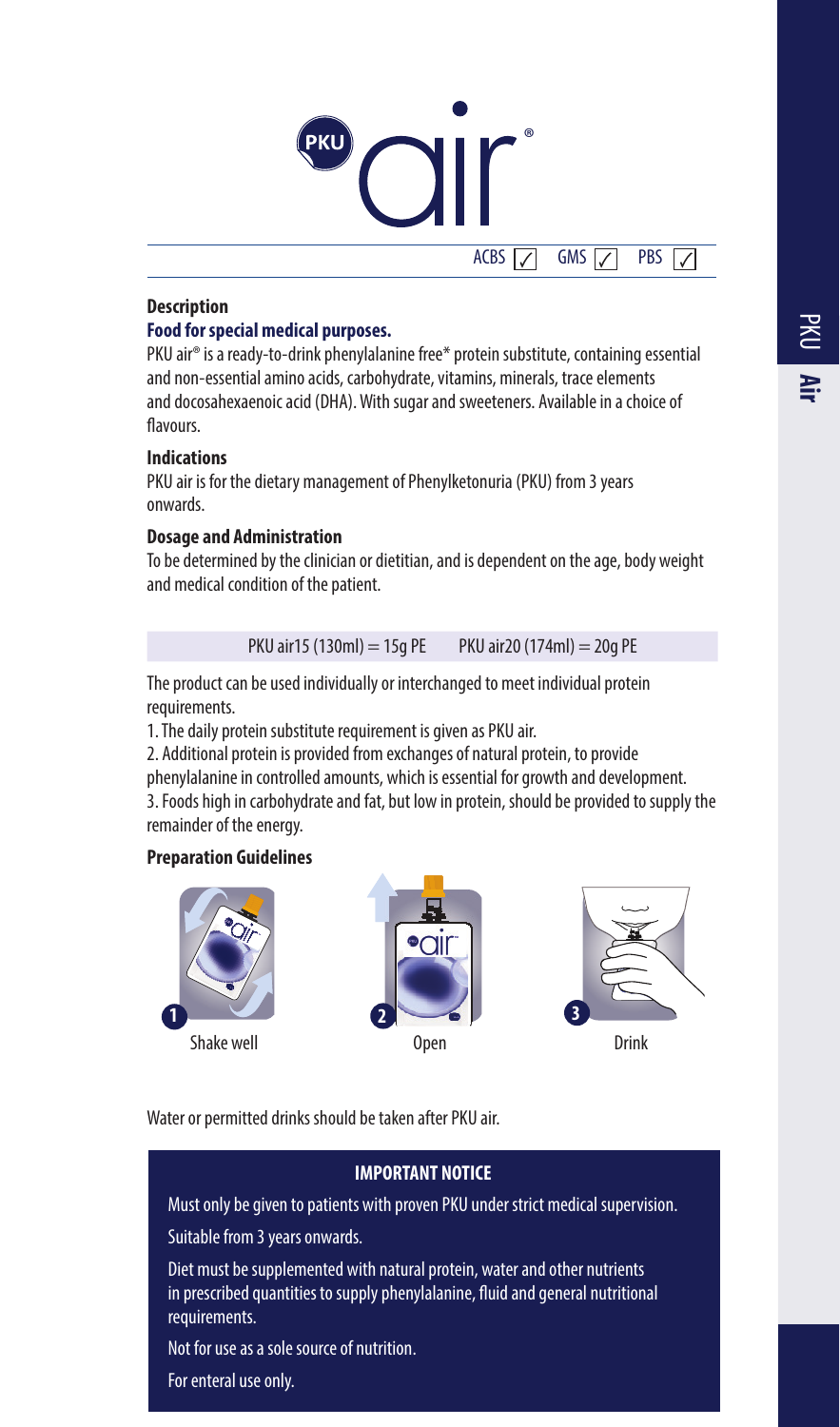# **Nutritional Information**

|                                              |                | Per<br><b>100ml</b> | Per PKU<br>air15<br>130ml | Per PKU<br>air20<br>174ml |
|----------------------------------------------|----------------|---------------------|---------------------------|---------------------------|
| Energy                                       | kJ             | 243                 | 316                       | 423                       |
|                                              | kcal           | 57                  | 75                        | 100                       |
| Fat                                          | $\overline{g}$ | 0.60                | 0.80                      | 1.0                       |
| of which saturates                           | $\overline{g}$ | 0.20                | 0.30                      | 0.30                      |
| DHA                                          | mq             | 77                  | 100                       | 134                       |
| Carbohydrate                                 | $\overline{g}$ | 1.5                 | 2.0                       | 2.6                       |
| of which sugars                              | q              | 0.20                | 0.30                      | 0.30                      |
| Protein equivalent                           | q              | 11.5                | 15                        | 20                        |
| L-Phenylalanine*                             | $\overline{q}$ | $\overline{a}$      | $\overline{a}$            | L.                        |
| Salt                                         | $\overline{q}$ | 0.15                | 0.20                      | 0.26                      |
| <b>Vitamins, minerals and trace elements</b> |                |                     |                           |                           |
| Vitamin A (RE)                               | μq             | 150                 | 195                       | 261                       |
| Vitamin E $(\alpha$ TE)                      | mq             | 3.0                 | 3.9                       | 5.2                       |
| Vitamin D                                    | μq             | 5.8                 | 7.5                       | 10                        |
| Vitamin K                                    | μq             | 14                  | 18                        | 24                        |
| Vitamin C                                    | mq             | 21                  | 27                        | 37                        |
| Thiamin                                      | mq             | 0.40                | 0.52                      | 0.70                      |
| Riboflavin                                   | mq             | 0.44                | 0.57                      | 0.77                      |
| Vitamin B6                                   | mq             | 0.50                | 0.65                      | 0.87                      |
| Niacin                                       | mg (mg NE)     | 2.0(6.8)            | 2.6(9)                    | 3.5(12)                   |
| Folic acid                                   | μq             | 58                  | 75                        | 101                       |
| Vitamin B12                                  | μq             | 0.92                | 1.7                       | 1.6                       |
| Pantothenic Acid                             | mq             | 1.1                 | 1.4                       | 1.9                       |
| <b>Biotin</b>                                | μq             | 7.5                 | 10                        | 13                        |
| Sodium                                       | mq             | 60                  | 78                        | 104                       |
|                                              | mmol           | 2.6                 | 3.4                       | 4.5                       |
| Chloride                                     | mq             | 80                  | 104                       | 139                       |
|                                              | mmol           | 2.2                 | 2.9                       | 3.9                       |
| Potassium                                    | mq             | 140                 | 182                       | 244                       |
|                                              | mmol           | 3.5                 | 4.6                       | 6.1                       |
| Calcium                                      | mq             | 230                 | 299                       | 400                       |
|                                              | mmol           | 5.8                 | 7.5                       | 10                        |
| Phosphorus                                   | mq             | 210                 | 273                       | 365                       |
|                                              | mmol           | 6.7                 | 8.7                       | 12                        |
| Magnesium                                    | mq             | 63                  | 82                        | 110                       |
|                                              | mmol           | 2.6                 | 3.4                       | 4.5                       |
| Iron                                         | mq             | 4.2                 | 5.5                       | 7.3                       |
| Zinc                                         | mq             | 3.2                 | 4.2                       | 5.6                       |
| Copper                                       | mq             | 0.42                | 0.55                      | 0.73                      |
| lodine                                       | μg             | 49                  | 64                        | 85                        |
| Selenium                                     | μq             | 15                  | 20                        | 26                        |
| Manganese                                    | mg             | 0.29                | 0.38                      | 0.50                      |
| Chromium                                     | μq             | 8                   | 10                        | 14                        |
| Molybdenum                                   | μq             | 13                  | 17                        | 23                        |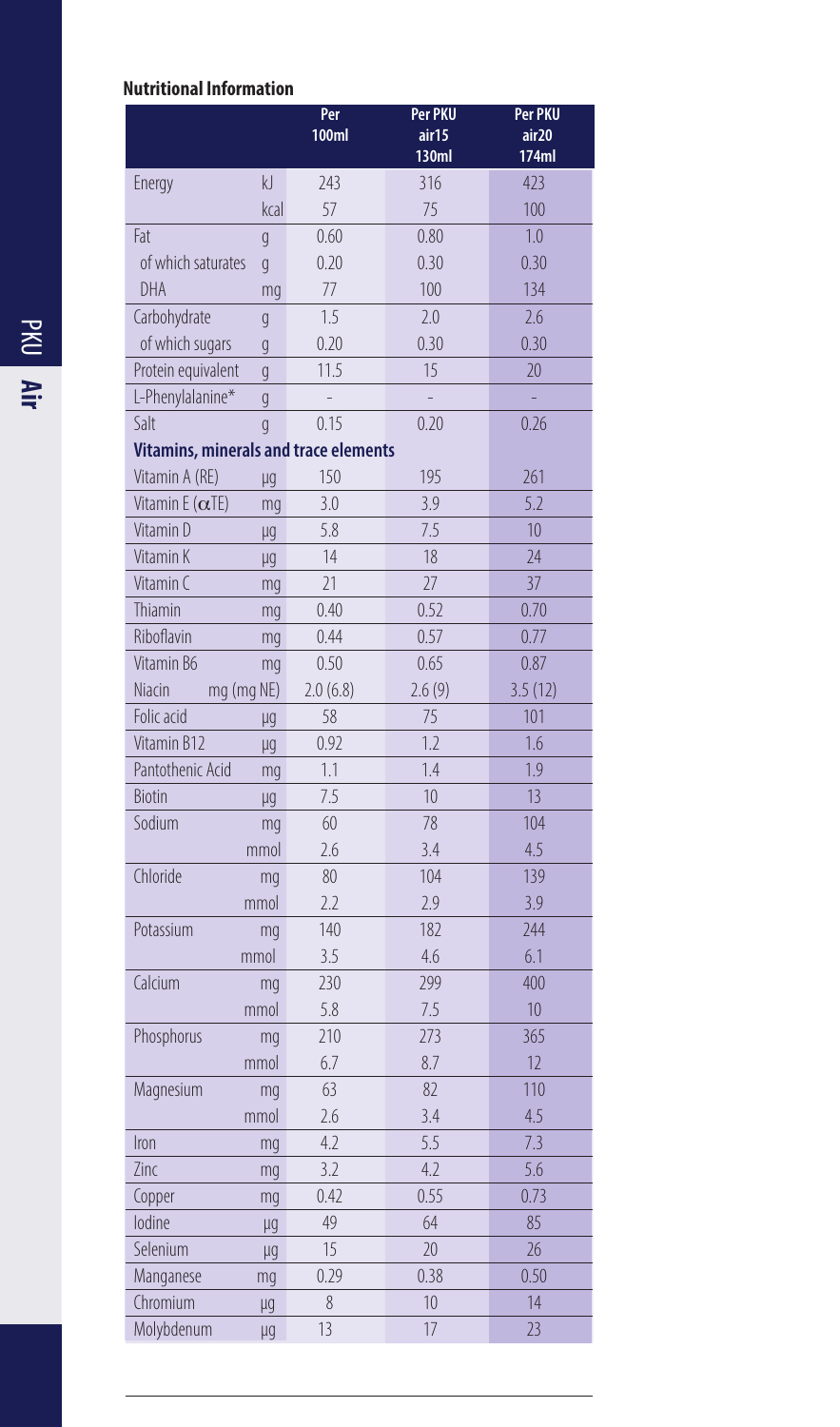# **Nutritional Information**

|                                 |                | Per<br><b>100ml</b> | Per PKU<br>air15<br><b>130ml</b> | Per PKU<br>air20<br>174ml |
|---------------------------------|----------------|---------------------|----------------------------------|---------------------------|
| <b>Others</b>                   |                |                     |                                  |                           |
| Choline                         | mq             | 115                 | 150                              | 200                       |
| <b>Amino Acids</b><br>L-Alanine | g              | 0.53                | 0.69                             | 0.92                      |
| L-Arginine                      | q              | 0.86                | 1.12                             | 1.50                      |
| L-Aspartic Acid                 | g              | 1.36                | 1.77                             | 2.37                      |
| L-Cystine                       | q              | 0.35                | 0.46                             | 0.61                      |
| L-Glutamine                     | q              | $\Omega$            | $\theta$                         | $\overline{0}$            |
| Glycine                         | $\overline{g}$ | 1.35                | 1.76                             | 2.35                      |
| L-Histidine                     | g              | 0.53                | 0.69                             | 0.92                      |
| L-Isoleucine                    | q              | 0.93                | 1.21                             | 1.62                      |
| L-Leucine                       | g              | 1.46                | 1.90                             | 2.54                      |
| L-Lysine                        | g              | 0.96                | 1.25                             | 1.67                      |
| L-Methionine                    | $\overline{g}$ | 0.26                | 0.34                             | 0.45                      |
| L-Proline                       | g              | 0.97                | 1.26                             | 1.69                      |
| L-Serine                        | g              | 0.60                | 0.78                             | 1.04                      |
| L-Threonine                     | g              | 0.93                | 1.21                             | 1.62                      |
| L-Tryptophan                    | $\overline{g}$ | 0.29                | 0.38                             | 0.50                      |
| L-Tyrosine                      | g              | 1.37                | 1.78                             | 2.38                      |
| L-Valine                        | g              | 1.07                | 1.39                             | 1.86                      |
| L-Carnitine                     | mg             | 13                  | 17                               | 23                        |
| Taurine                         | mg             | 25                  | 33                               | 44                        |

**Osmolality**: 1400 mOsm/Kg

\*No added phenylalanine. Phenylalanine may be present in trace amounts from other ingredients (<3mg/100ml)